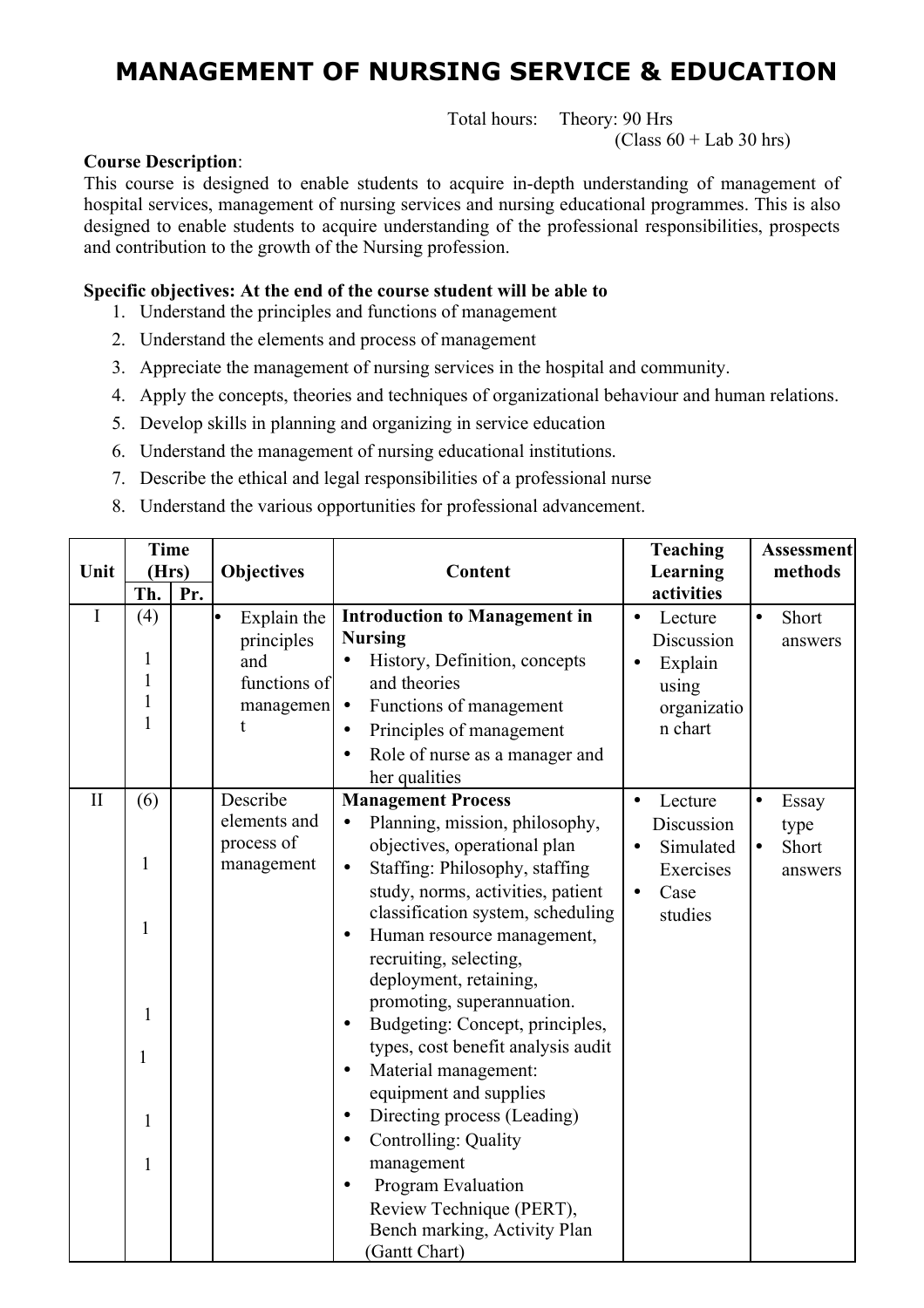| Unit | <b>Time</b>                                            |     |                                                                                                                 |                                                                                                                                                                                                                                                                                                                                                                                                                                                                                                                                                                                                                                                                                                                                                                                                                                                                                                                                                                         |                        | <b>Teaching</b>                                                                                                                                                                                                                                                                                                                                       |                                                  | <b>Assessment</b>                                                                                                                                                                                                     |
|------|--------------------------------------------------------|-----|-----------------------------------------------------------------------------------------------------------------|-------------------------------------------------------------------------------------------------------------------------------------------------------------------------------------------------------------------------------------------------------------------------------------------------------------------------------------------------------------------------------------------------------------------------------------------------------------------------------------------------------------------------------------------------------------------------------------------------------------------------------------------------------------------------------------------------------------------------------------------------------------------------------------------------------------------------------------------------------------------------------------------------------------------------------------------------------------------------|------------------------|-------------------------------------------------------------------------------------------------------------------------------------------------------------------------------------------------------------------------------------------------------------------------------------------------------------------------------------------------------|--------------------------------------------------|-----------------------------------------------------------------------------------------------------------------------------------------------------------------------------------------------------------------------|
|      | (Hrs)<br>Th.                                           | Pr. | Objectives                                                                                                      | Content                                                                                                                                                                                                                                                                                                                                                                                                                                                                                                                                                                                                                                                                                                                                                                                                                                                                                                                                                                 |                        | Learning<br>activities                                                                                                                                                                                                                                                                                                                                |                                                  | methods                                                                                                                                                                                                               |
| III  | (8)<br>1<br>1<br>$\overline{2}$<br>1<br>$\overline{2}$ | 5   | To understand<br>the modern<br>concepts,<br>components<br>and changing<br>trends in<br>hospital<br>organization | <b>Hospital Organization</b><br>Definition, types and functions<br>$\bullet$<br>of hospital<br>Governing body-Hospital<br>$\bullet$<br>administration<br>Control $&$ line of authority<br>$\bullet$<br>Hospital statistics including<br>$\bullet$<br>hospital utilization indices<br>Role of hospital in<br>$\bullet$<br>comprehensive health care<br>Development of new<br>$\bullet$<br>management practices:<br>Marketing of Hospitals,<br><b>Specialty Hospitals</b>                                                                                                                                                                                                                                                                                                                                                                                                                                                                                                 | $\bullet$<br>$\bullet$ | Lecture<br>Discussion<br>Preparation<br>of<br>organizatio<br>n chart of<br>hospital                                                                                                                                                                                                                                                                   | $\bullet$<br>$\bullet$<br>$\bullet$              | Essay type<br>Short<br>answers<br><b>MCQ</b>                                                                                                                                                                          |
| IV   | (8)<br>$\mathbf{1}$<br>1<br>1<br>1<br>$\mathbf{1}$     | 20  | Describe the<br>management<br>of nursing<br>services in the<br>hospital and<br>community                        | <b>Management of nursing services</b><br>in the hospital<br>Planning<br>Hospital & patient care units<br>≻<br>including ward management<br>Emergency and disaster<br>management<br>Human resource<br>management<br>Recruiting, selecting,<br>deployment, retaining,<br>promoting, superannuation<br>Categories of nursing<br>$\blacktriangleright$<br>personnel including job<br>description of all levels<br>Patients/population<br>classification system<br>$\triangleright$ Patients/population<br>assignment and nursing<br>care responsibilities<br>Staff development and<br>welfare programmes<br>Budgeting: Proposal,<br>projecting requirements for<br>staff, equipments and<br>supplies for<br>Hospital and patient care<br>➤<br>units<br>Emergency and disaster<br>management<br>Material management:<br>Procurement, inventory<br>control, auditing and<br>maintenance in<br>Hospital and patient care<br>➤<br>units<br>Emergency and disaster<br>management | $\bullet$              | Lecture<br>Discussion<br>Demonstra<br>tion<br>Case<br>studies<br>Supervised<br>practice in<br>ward-<br>writing<br>indents,<br>preparing<br>rotation<br>plan<br>and<br>duty<br>roaster,<br>ward<br>supervisio<br>n<br>Assignme<br>nt<br>on<br>duties and<br>responsibi<br>lities<br>of<br>ward sister<br>Writing<br>report<br>Preparing<br>diet sheets | $\bullet$<br>$\bullet$<br>$\bullet$<br>$\bullet$ | Essay type<br>Short<br>answers<br>Assessmen<br>of<br>problem<br>solving<br>exercises<br>Assessmen<br>of<br>the<br>t.<br>assignment<br>S<br>Performanc<br>e<br>evaluation<br>by<br>ward<br>sister with<br>rating scale |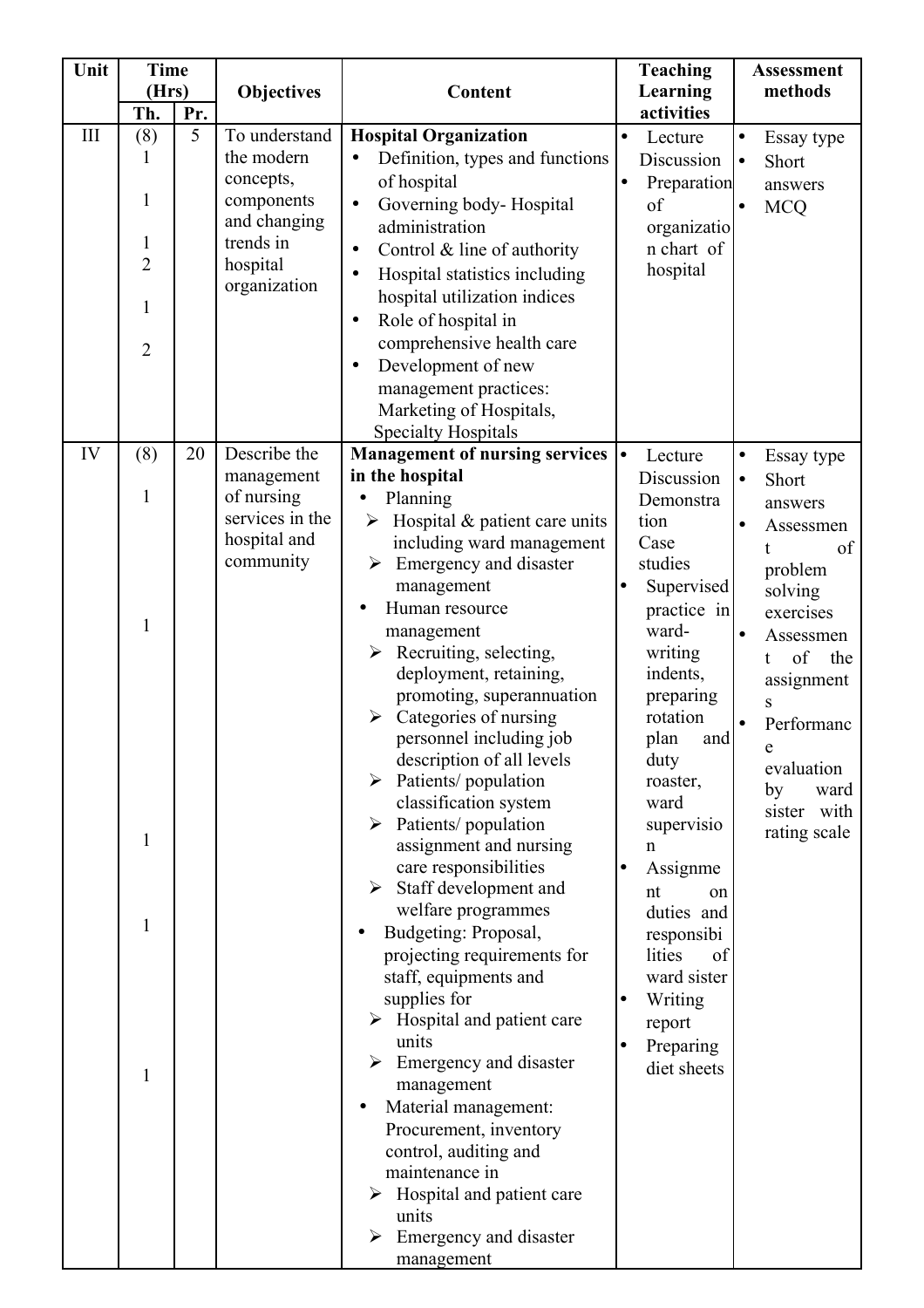| Unit                    | <b>Time</b><br>(Hrs)                                                     |     | <b>Objectives</b>                                                                                                                    | <b>Teaching</b><br>Learning<br>Content                                                                                                                                                                                                                                                                                                                                                                                                                                                                                          |                                                                                                                                               |                                                                                                                   |  |  | <b>Assessment</b> |
|-------------------------|--------------------------------------------------------------------------|-----|--------------------------------------------------------------------------------------------------------------------------------------|---------------------------------------------------------------------------------------------------------------------------------------------------------------------------------------------------------------------------------------------------------------------------------------------------------------------------------------------------------------------------------------------------------------------------------------------------------------------------------------------------------------------------------|-----------------------------------------------------------------------------------------------------------------------------------------------|-------------------------------------------------------------------------------------------------------------------|--|--|-------------------|
|                         | Th.                                                                      | Pr. |                                                                                                                                      |                                                                                                                                                                                                                                                                                                                                                                                                                                                                                                                                 | activities                                                                                                                                    | methods                                                                                                           |  |  |                   |
|                         | $\overline{2}$<br>$\mathbf{1}$                                           |     |                                                                                                                                      | Directing $&$ Leading: delegation,<br>$\bullet$<br>participatory management<br>Assignments, rotations,<br>delegations<br>Supervision & guidance<br>Implement standards, policies,<br>$\blacktriangleright$<br>procedures and practices<br>Staff development & welfare<br>Maintenance of discipline<br>Controlling/Evaluation<br>Nursing rounds/ visits,<br>Nursing protocols, Manuals<br>$\triangleright$ Quality assurance model,<br>documentation<br>Records and reports<br>➤<br>Performance appraisal                        |                                                                                                                                               |                                                                                                                   |  |  |                   |
| $\overline{\mathbf{V}}$ | (5)                                                                      |     | Describe<br>$\bullet$                                                                                                                | <b>Organizational behavior and</b>                                                                                                                                                                                                                                                                                                                                                                                                                                                                                              | Lecture<br>$\bullet$                                                                                                                          | Essay                                                                                                             |  |  |                   |
|                         | 1<br>1<br>$\mathbf{1}$<br>$\mathbf{1}$<br>1                              |     | the<br>concepts,<br>theories<br>and<br>techniqu<br>es of<br>Organiza<br>$\bullet$<br>tional<br>behavior<br>and<br>human<br>relations | human relations<br>Concepts and theories of<br>organizational behaviors<br>Review of channels of<br>$\bullet$<br>communication<br>Leadership styles, Power, types<br>$\bullet$<br>Review of motivation: concepts<br>$\bullet$<br>and theories<br>Group dynamics<br>$\bullet$<br>Techniques of:<br>Communication and<br>➤<br>Interpersonal relationships<br>Human relations<br>Public relations in context of<br>nursing<br>Relations with professional<br>$\bullet$<br>associations and employee union<br>Collective bargaining | Discussion<br>Role plays<br>Group<br>games<br>Self<br>assessmen<br>t<br>Case<br>$\bullet$<br>discussion<br>Practice<br>session                | type<br>Short<br>answers<br>Assessmen<br>t.<br>οf<br>problem<br>solving                                           |  |  |                   |
| VI                      | (5)<br>1<br>$\mathbf{1}$<br>$\mathbf{1}$<br>$\mathbf{1}$<br>$\mathbf{1}$ | 5   | Participate<br>in planning<br>and<br>organizing<br>in-service<br>education<br>program                                                | <b>In-service education</b><br>Nature & scope of in-service<br>$\bullet$<br>education program<br>Organization of in-service<br>$\bullet$<br>education<br>Principles of adult learning<br>$\bullet$<br>Planning for in-service education<br>$\bullet$<br>program, techniques, methods,<br>and evaluation of staff education<br>program<br>Preparation of report                                                                                                                                                                  | Lecture<br>Discussion<br>Plan<br>and $\bullet$<br>conduct<br>an<br>education<br>al session<br>for<br>$in-$<br>service<br>nursing<br>personnel | Essay<br>type<br>Short<br>answers<br>Assess<br>the<br>planning<br>and<br>conduct<br>of<br>education<br>al session |  |  |                   |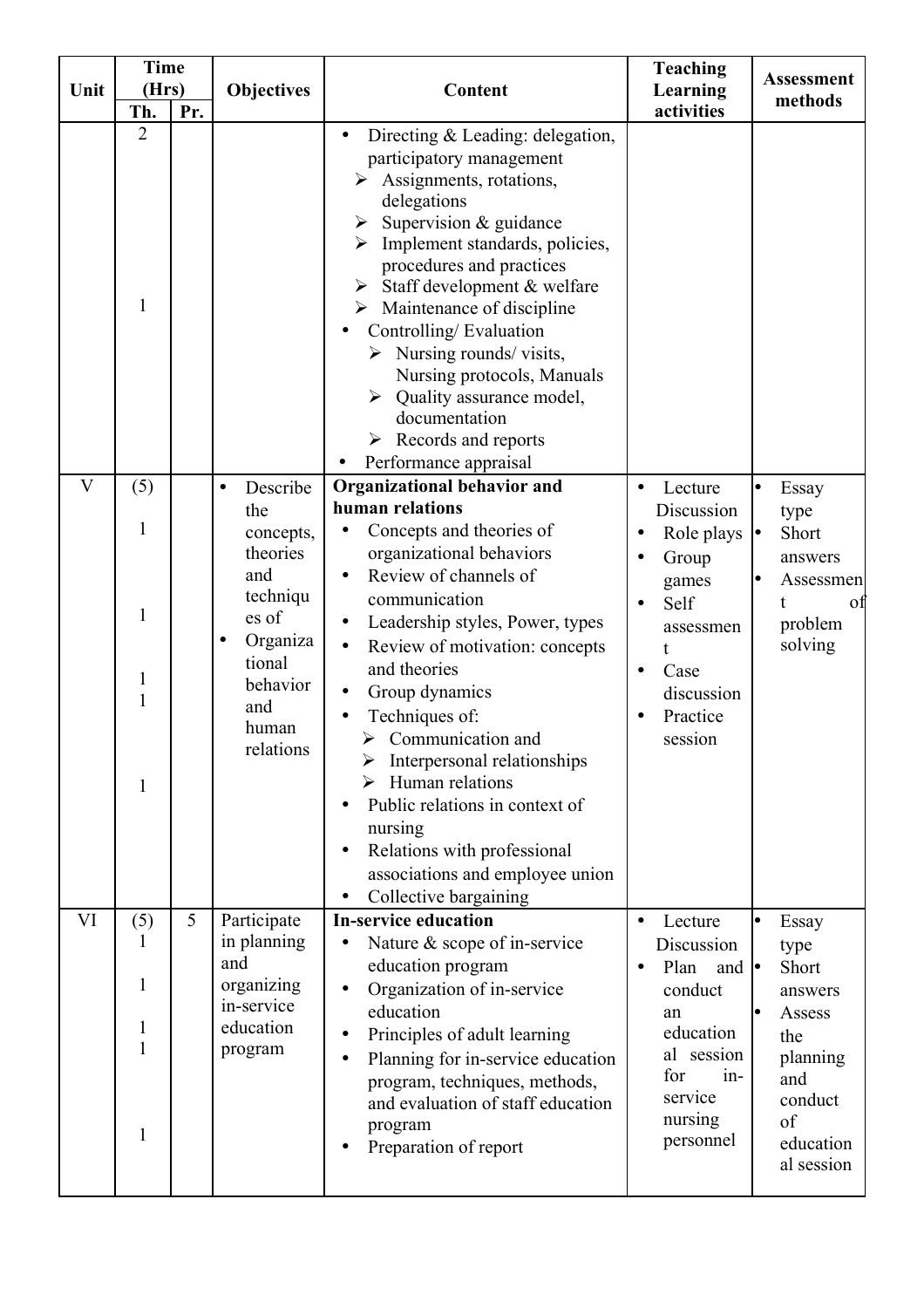| 10) | Describe                    | <b>Management of Nursing</b>    | Lecture                  | Essay   |
|-----|-----------------------------|---------------------------------|--------------------------|---------|
|     | management                  | educational institutions        | Discussion               | type    |
|     | of Nursing                  | Establishment of nursing        | Role plays $  \bullet  $ | Short   |
|     | educational<br>institutions | educational institution $-$ INC | Counselin                | answers |
|     |                             | norms and guidelines            | g session                |         |

| Unit        | Time  |     | Objectives                       | Content                                                                        | Teaching                | Assessment |
|-------------|-------|-----|----------------------------------|--------------------------------------------------------------------------------|-------------------------|------------|
|             | (Hrs) |     |                                  |                                                                                | Learning                | methods    |
|             | Th.   | Pr. |                                  |                                                                                | activities              |            |
|             |       |     |                                  | Co-ordination with                                                             | Group                   |            |
|             |       |     |                                  | <b>Regulatory bodies</b>                                                       | exercises               |            |
|             |       |     |                                  | Accreditation<br>➤                                                             |                         |            |
|             |       |     |                                  | Affiliation - Philosophy/                                                      |                         |            |
|             |       |     |                                  | Objectives, Organization                                                       |                         |            |
|             |       |     |                                  | Structure<br>➤                                                                 |                         |            |
|             | 1     |     |                                  | Committees                                                                     |                         |            |
|             |       |     |                                  | Physical facilities                                                            |                         |            |
|             |       |     |                                  | College / School<br>➤                                                          |                         |            |
|             |       |     |                                  | Hostel - Students                                                              |                         |            |
|             |       |     |                                  | Selection<br>➤                                                                 |                         |            |
|             |       |     |                                  | Admission procedures<br>➤<br>Guidance and counseling                           |                         |            |
|             |       |     |                                  | ➤<br>Maintaining discipline-                                                   |                         |            |
|             |       |     |                                  | Faculty and staff                                                              |                         |            |
|             |       |     |                                  | Selection<br>➤                                                                 |                         |            |
|             | 1     |     |                                  | Recruitment                                                                    |                         |            |
|             |       |     |                                  | Job description<br>➤                                                           |                         |            |
|             |       |     |                                  | Placement<br>➤                                                                 |                         |            |
|             |       |     |                                  | Performance appraisal                                                          |                         |            |
|             |       |     |                                  | $\triangleright$ Development and welfare                                       |                         |            |
|             | 1     |     |                                  | <b>Budgeting</b><br>٠                                                          |                         |            |
|             | 1     |     |                                  | Equipments and supplies: audio                                                 |                         |            |
|             |       |     |                                  | visual equipments, laboratory                                                  |                         |            |
|             |       |     |                                  | equipments, books, journals etc.                                               |                         |            |
|             | 3     |     |                                  | Curriculum: Planning,                                                          |                         |            |
|             |       |     |                                  | Implementation and Evaluation                                                  |                         |            |
|             | 1     |     |                                  | Clinical facilities                                                            |                         |            |
|             |       |     |                                  | <b>Transport facilities</b>                                                    |                         |            |
|             | 1     |     |                                  | Institutional Records, and                                                     |                         |            |
|             |       |     |                                  | reports - Administrative,                                                      |                         |            |
|             |       |     |                                  | Faculty, Staff and Students.                                                   |                         |            |
| <b>VIII</b> | (10)  |     | Describe the<br>$\left(1\right)$ | <b>Nursing as a Profession</b>                                                 | Lecture                 | Short      |
|             | 4     |     | ethical and                      | Nursing as a Profession                                                        | Discussion              | answers    |
|             |       |     | legal                            | Philosophy; nursing practice<br>➤                                              | Case<br>$\bullet$       | Assessme   |
|             |       |     | responsibilitie                  | Aims and Objectives<br>➤                                                       | discussion              | of<br>nt   |
|             |       |     | s of a<br>professional           | Characteristics of a<br>↘                                                      | Panel<br>$\bullet$      | critical   |
|             |       |     | nurse                            | professional nurse                                                             | discussion              | incidents  |
|             |       |     |                                  | $\triangleright$ Regulatory bodies; INC, SNC<br>Acts:- Constitution, functions | Role plays<br>$\bullet$ |            |
|             |       |     | Explain the<br>2)                | Current trends and issues in<br>$\blacktriangleright$                          | Critical<br>$\bullet$   |            |
|             |       |     | <b>Nursing</b>                   | Nursing                                                                        | incidents               |            |
|             | 1     |     | practice                         | Professional ethics                                                            | Visit<br>to             |            |
|             |       |     | standards                        | Code of ethics; INC, ICN<br>➤                                                  | INC/                    |            |
|             |       |     |                                  | $\triangleright$ Code of professional conduct;                                 | <b>SNRCs</b>            |            |
|             |       |     |                                  | INC, ICN.                                                                      |                         |            |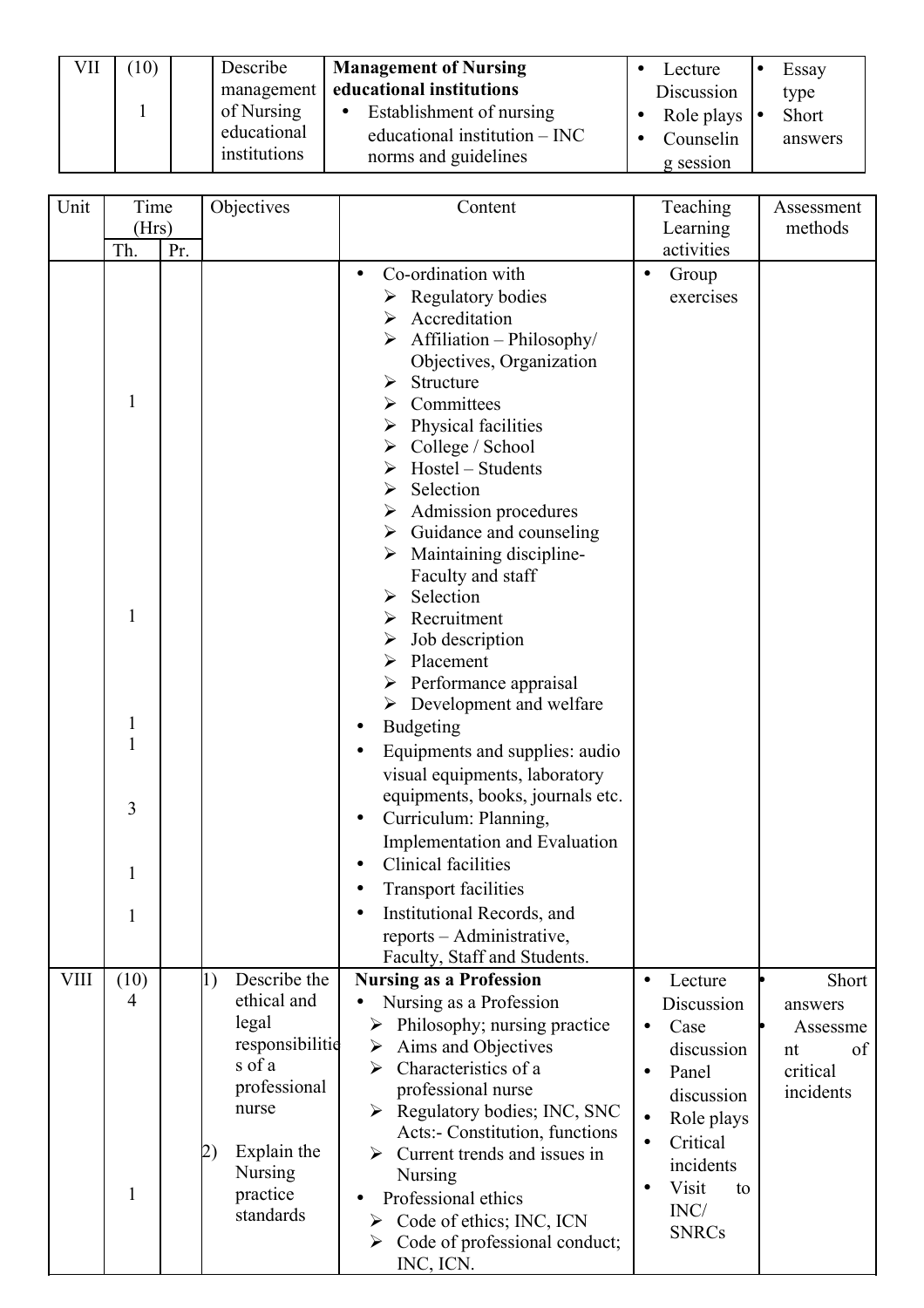|      | <b>Time</b>         |     |                   |                                                                                                                                                                                                                                                                                                                                                          | <b>Teaching</b>                                                        | <b>Assessme</b>    |
|------|---------------------|-----|-------------------|----------------------------------------------------------------------------------------------------------------------------------------------------------------------------------------------------------------------------------------------------------------------------------------------------------------------------------------------------------|------------------------------------------------------------------------|--------------------|
| Unit | (Hrs)               |     | <b>Objectives</b> | Content                                                                                                                                                                                                                                                                                                                                                  |                                                                        | nt                 |
|      | Th.                 | Pr. |                   |                                                                                                                                                                                                                                                                                                                                                          | activities                                                             | methods            |
|      | 2<br>$\overline{2}$ |     |                   | Practice standards for nursing;<br>$\bullet$<br><b>INC</b><br><b>Consumer Protection Act</b><br>$\bullet$<br>Legal aspects in Nursing<br>$\bullet$<br>$\triangleright$ Legal terms related to practice;<br>Registration and licensing<br>Legal terms related to Nursing<br>practice; Breach and penalties<br>$\triangleright$ Malpractice and Negligence |                                                                        |                    |
| IX   | (4)                 |     | Explain various   | <b>Professional Advancement</b>                                                                                                                                                                                                                                                                                                                          | Lecture                                                                | Short<br>$\bullet$ |
|      |                     |     | opportunities     | Continuing education<br>$\bullet$                                                                                                                                                                                                                                                                                                                        | Discussion                                                             | answer             |
|      |                     |     | for professional  | Career opportunities<br>$\bullet$                                                                                                                                                                                                                                                                                                                        | Review/                                                                | S                  |
|      | 1                   |     | advancement       | Collective bargaining<br>$\bullet$                                                                                                                                                                                                                                                                                                                       | Presentatio                                                            |                    |
|      |                     |     |                   | Membership with Professional<br>$\bullet$<br>Organizations; National and<br>International                                                                                                                                                                                                                                                                | of<br>$\mathbf n$<br>published<br>articles                             |                    |
|      |                     |     |                   | Participation in research activities<br>$\bullet$<br>Publications; Journals, Newspaper<br>$\bullet$<br>etc.                                                                                                                                                                                                                                              | Group<br>work<br>$^{on}$<br>maintenanc<br>of<br>e<br>bulletin<br>board |                    |

#### **REFERENCES: (Bibliography)**

- 1. TNAI. Nursing Administration and Management, 1<sup>st</sup> edn, Academic Press: New Delhi, 2000.
- 2. Shakharkar, B M. Principles of Hospital Administration and Planning, Jaypee Brothers: Banglore, 1998.
- 3. Pai, Pragna. Effective Hospital Management, 1<sup>st</sup> edn, The National Book Depot: Mumbai, 2002.
- 4. Srinivasan, A V. Managing a Modern Hospital, 1<sup>st</sup> edn, Sage Publications: New Delhi, 2002.
- 5. Basavanthappa, B T. Nursing Administration, 1<sup>st</sup> edn, J P Brothers Medical Publishers: New Delhi, 2000.
- 6. Goel, s & Kumar, R. Hospital Administration and Management, 1<sup>st</sup> edn, Deep and Deep Publications: New Delhi, 2000.
- 7. Park K. Park's Textbook of Preventive and Social Medicine, 17<sup>th</sup> edn, M/S Banarsidas Bhanot Publishers: Jabalpur, 2003.
- 8. Russels, C S. Management & Leadership for Nurse Managers, 3<sup>rd</sup> edn, Jones Bartlett Publishers: London, 2002.
- 9. Francis, E M & Desouza, Mario. Hospital Administration, 3<sup>rd</sup> edn, Jaypee Brothers Medical Publishers: New Delhi, 2000.
- 10. Goddard, H A. Principles of Administration applied to Nursing Practice, WHO: Geneva, 1966.
- 11. Hersey, P. ,Blanchard, H K & Johnson, E D. Management of Organizational Behavior, Pearson Education Indian Branch: New Delhi, 2002.
- 12. Barret, Jean. Ward Management and Teaching, 2<sup>nd</sup> edn, English Book Society: New Delhi, 1967.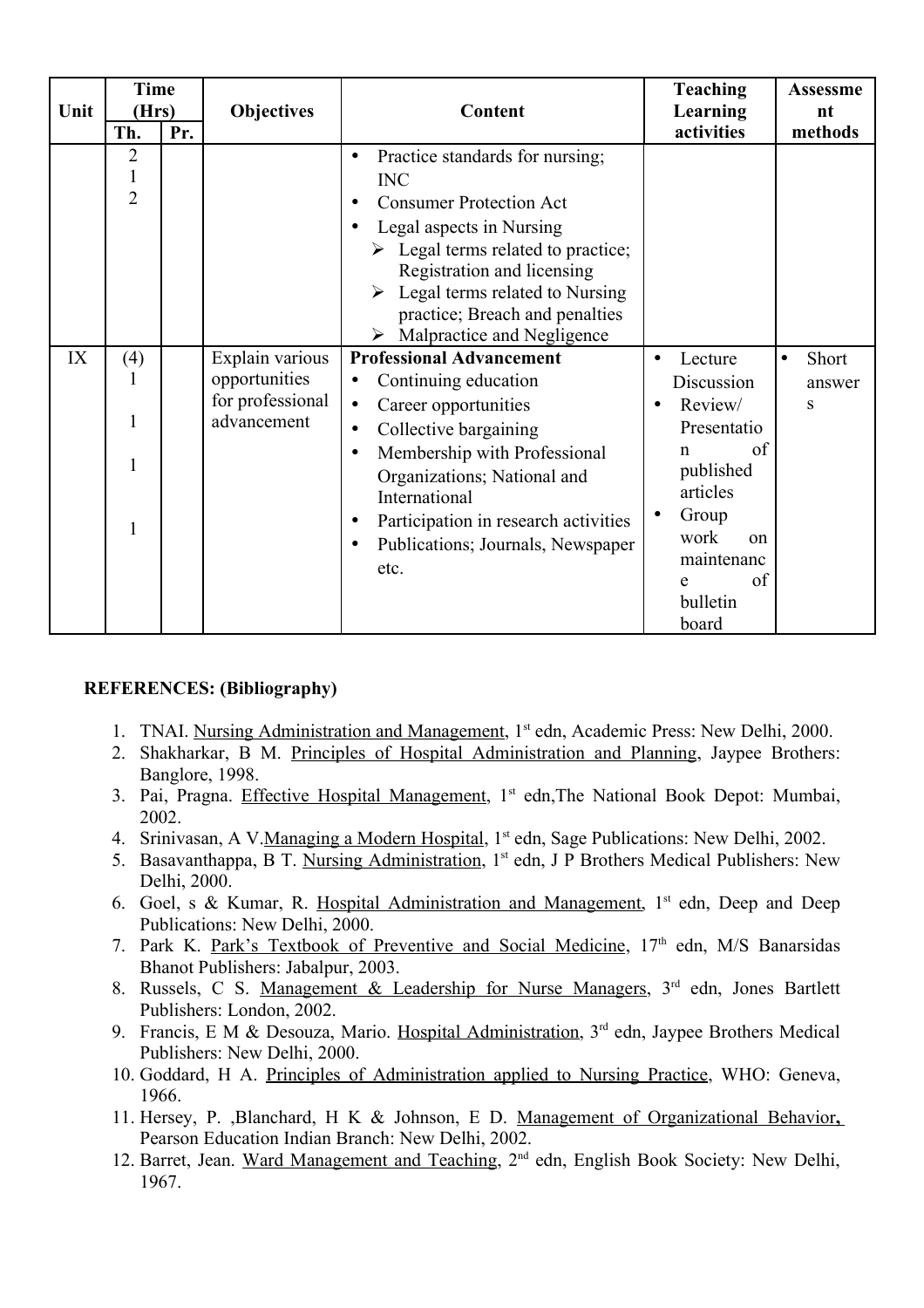## **Evaluation**

#### **Internal assessment**

| Theory:             | Maximum marks 25 |
|---------------------|------------------|
| Midterm             | 50               |
| Prefinal            | 75               |
|                     | Total marks 125  |
|                     | Out of 15        |
| Assignment:         |                  |
| Seminar             | 100              |
| Ward management     | 25               |
| Diet sheet          | 25               |
| Clinical evaluation | 100              |
|                     | Total marks 250  |
|                     | Out of 10        |
|                     |                  |

#### **External assessment**

University examination Theory Marks 75

| <b>Examination</b>    | $\text{Sec} - \text{A}$ | $Sec - B$ | $\rm Sec - C$ | <b>Total</b> | <b>Duration</b> |
|-----------------------|-------------------------|-----------|---------------|--------------|-----------------|
| <b>Marks allotted</b> |                         |           |               |              |                 |
| Mid term              |                         | 20        |               | 50           | 2 hours         |
| Pre-final             |                         | 30        |               |              | 3 hours         |
| Final                 |                         | 40        |               |              | 3 hours         |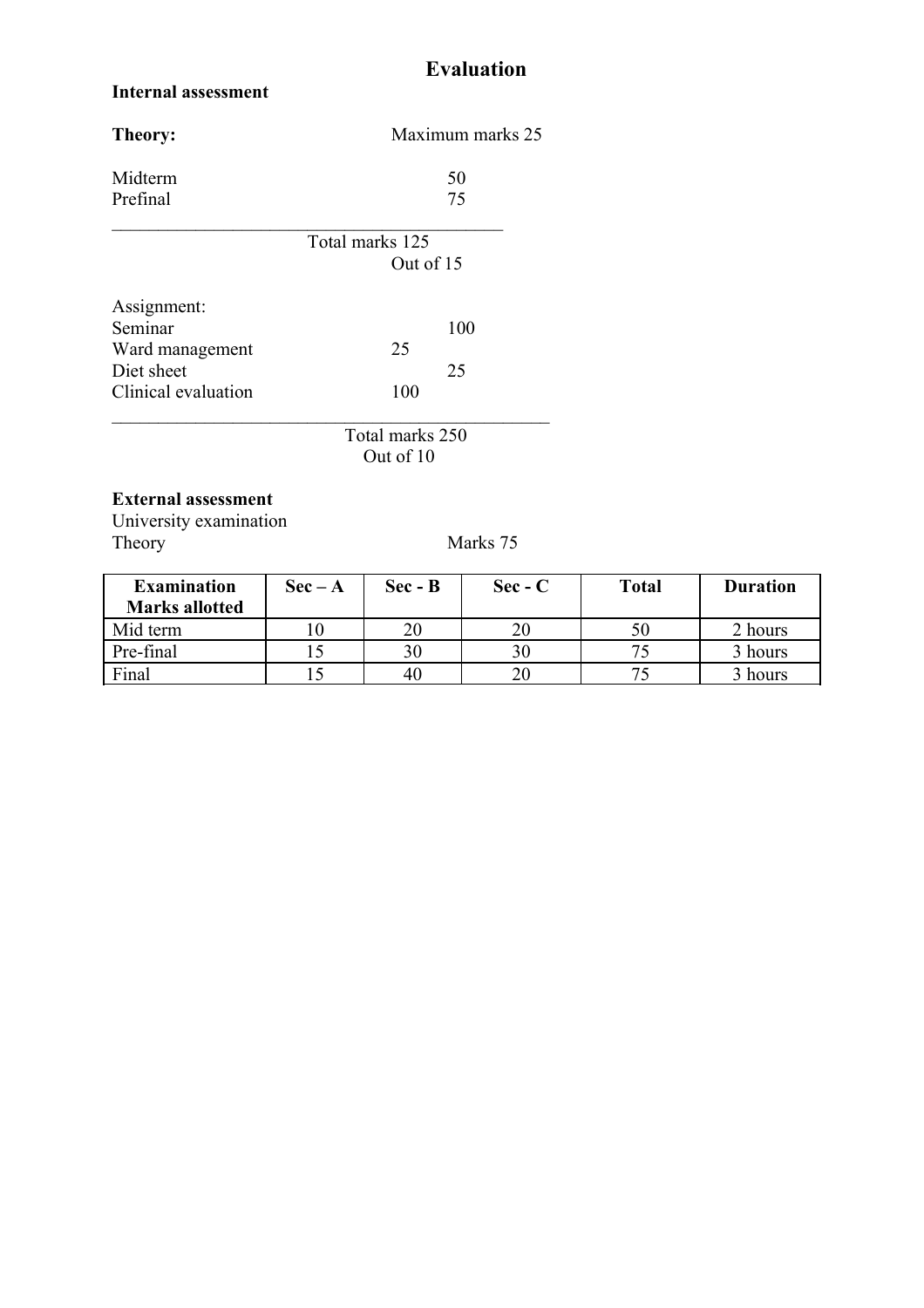#### **ASSIGNMENT FORMAT FOR GROUP SEMINAR**

- 1. Introduction to the topic
- 2. Concept, Definition
- 3. History
- 4. Subject matter
- 5. Application in nursing field
- 6. Summary
- 7. Conclusion
- 8. References

### **EVALUATION CRITERIA**

Subject :<br>Topic : Topic : Date: Name of the student : Time: Group : Total Marks: 100

Marks allotted:

| S No         | Criteria                          | 1 | $\overline{2}$ | 3 | 4 | 5 | Remarks |
|--------------|-----------------------------------|---|----------------|---|---|---|---------|
| $\mathbf I$  | Subject Matter                    |   |                |   |   |   |         |
|              | 1. Introduction                   |   |                |   |   |   |         |
|              | 2. Organization of Content        |   |                |   |   |   |         |
|              | 3. Presentation of topic          |   |                |   |   |   |         |
|              | 4. Relevant examples              |   |                |   |   |   |         |
|              | 5. Relevant statistical data      |   |                |   |   |   |         |
|              | 6. Group participation            |   |                |   |   |   |         |
|              | 7. Control of group               |   |                |   |   |   |         |
|              | 8. Conclusion                     |   |                |   |   |   |         |
| $\mathbf{I}$ | A V Aids                          |   |                |   |   |   |         |
|              | 9. Appropriate to Topic           |   |                |   |   |   |         |
|              | 10. Self Explanatory              |   |                |   |   |   |         |
|              | 11. Useful                        |   |                |   |   |   |         |
|              | 12. Attractive                    |   |                |   |   |   |         |
|              | 13. Planning and preparation      |   |                |   |   |   |         |
|              | 14. Use of appropriate technology |   |                |   |   |   |         |
| III          | Physical facilities               |   |                |   |   |   |         |
|              | 15. Environment                   |   |                |   |   |   |         |
|              | 16. Classroom preparation         |   |                |   |   |   |         |
|              | 17. Classroom management          |   |                |   |   |   |         |
| IV           | <b>Personal Qualities</b>         |   |                |   |   |   |         |
|              | 18. Voice and clarity             |   |                |   |   |   |         |
|              | 19. Mannerism                     |   |                |   |   |   |         |
|              | 20. References                    |   |                |   |   |   |         |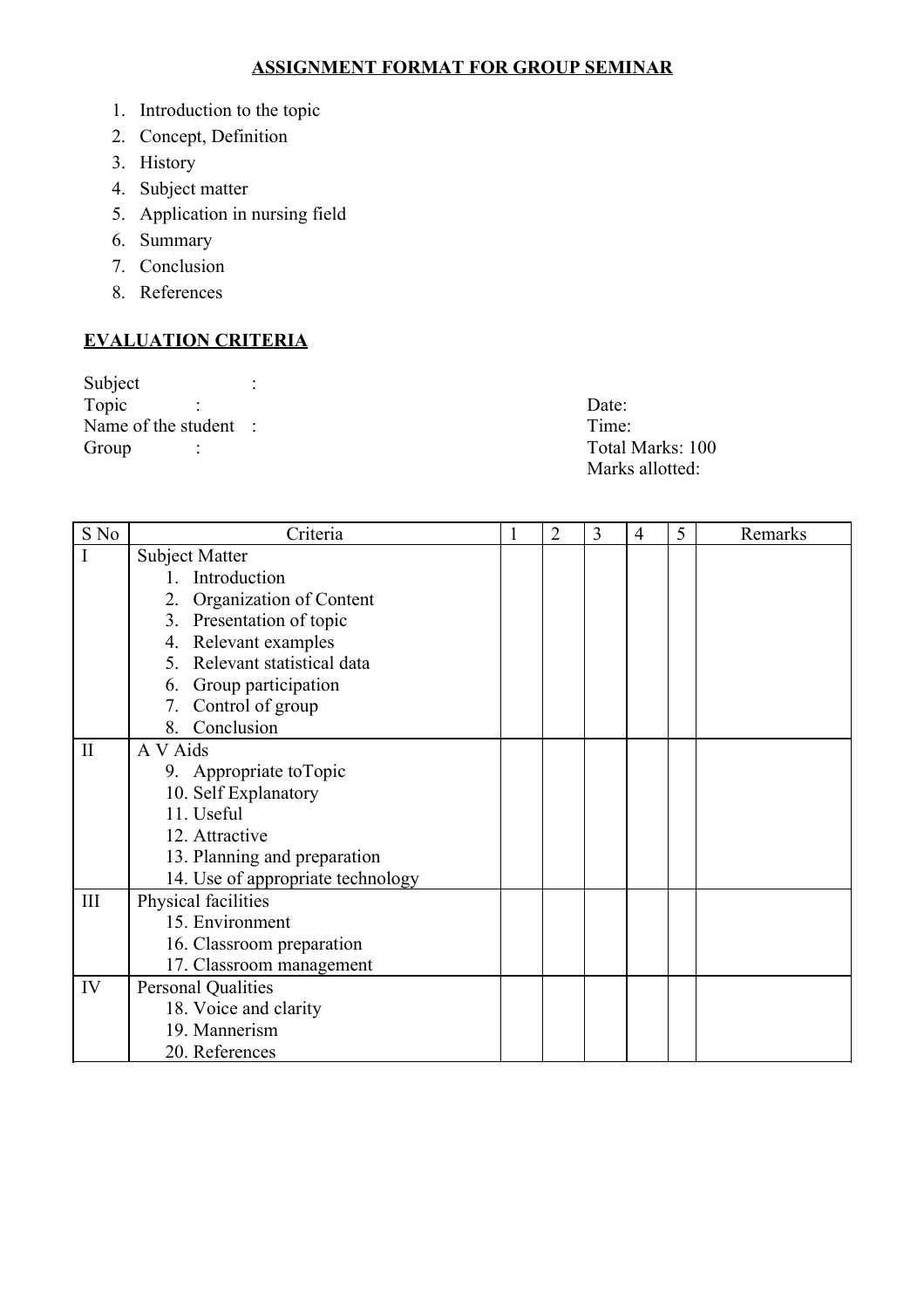#### **Guidelines for Ward Management Report**

- 1. Introduction
	- $\triangleright$  Name of the ward
	- $\triangleright$  Duration of experience with dates
	- $\triangleright$  Objective of ward administration experience
- 2. Organization chart of the ward
	- $\triangleright$  Draw the organization chart of the ward and hospital depicting staff position along with communication channels and hierarchical lines
- 3. Ward lay out and physical facilities of the ward
	- $\triangleright$  Describe the ward lay out and physical facilities available and compare it with the standards of an ideal ward
- 4. Reports and Records
	- $\triangleright$  Describe the various reports and records maintained in the ward
	- $\triangleright$  Study these documents critically for completeness, accuracy and relevance and give your suggestions and recommendations.
- 5. Procedures & Policies
	- $\triangleright$  Study the policies and procedures and critically evaluate them
	- $\triangleright$  Indenting drugs, stores, supplies & describe them briefly
	- $\triangleright$  Admission & discharge and transfer
	- $\triangleright$  Visitors
	- $\triangleright$  Outpass, absconding
	- $\triangleright$  Critically ill patient, Death
	- $\triangleright$  Treatments
	- $\triangleright$  Emergency care
	- $\triangleright$  SOP for Anaphylaxis, HIV infections, Needle stick injuries, Hospital waste management
	- $\triangleright$  Security of the ward
	- $\triangleright$  Fire drills
	- $\triangleright$  Preparation of diet sheet
- 6. Classify the various types of drugs, stores, supplies and equipments in the ward Study the procedure for maintenance, store and supplies
- 7. Enlist the suggestions and recommendations
- 8. Conclusion

#### **EVALUATION CRITERIA**

| 1. Comprehensive                 | $\cdot$ 5      |
|----------------------------------|----------------|
| 2 Clear & Relevant               | $\therefore$ 5 |
| 3. Critical analysis             | $\therefore$ 5 |
| 4. Suggestions & Recommendations | : 5            |
| 5. Conclusion                    | $\cdot$ 5      |
|                                  |                |

 $\mathcal{L}_\text{max}$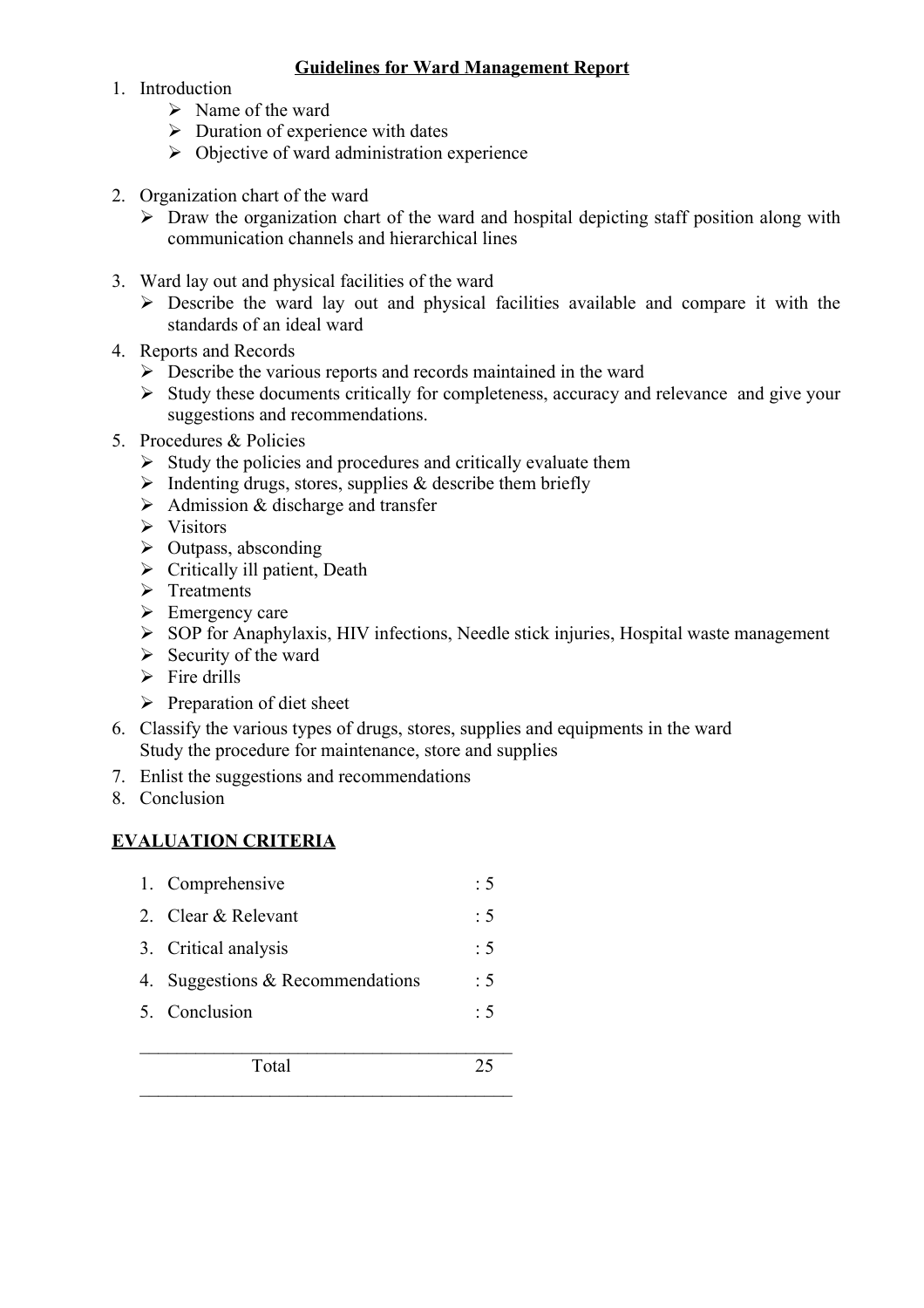#### **GUIDELINES FOR ASSIGNMENTS: DIET SHEET**

#### **1. Diet sheet**

- a) Daily basis
	- $\triangleright$  Study the different types of hospital diets & their dietary allowances and write a brief report
	- $\triangleright$  Notes the prescribed diet for each patient
	- $\triangleright$  Records in diet sheet
- b) Give references and illustrations (Figure, graph and picture)
- c) Conclusion (Highlight learning achieved)

#### **EVALUATION CRITERIA**

| 1. Clarity and comprehensiveness | : 5            |
|----------------------------------|----------------|
| 2. Accuracy of diet sheet        | $\therefore$ 5 |
| 3. Preparation of diet sheet     | $\cdot$ 5      |
| 4. Reference & Illustration      | :5             |
| 5. Conclusion                    | $\cdot$ 5      |
|                                  |                |

 $\mathcal{L}_\text{max}$  , and the contract of the contract of the contract of the contract of the contract of the contract of the contract of the contract of the contract of the contract of the contract of the contract of the contr

 $\mathcal{L}_\text{max}$  , and the contract of the contract of the contract of the contract of the contract of the contract of the contract of the contract of the contract of the contract of the contract of the contract of the contr

Total: 25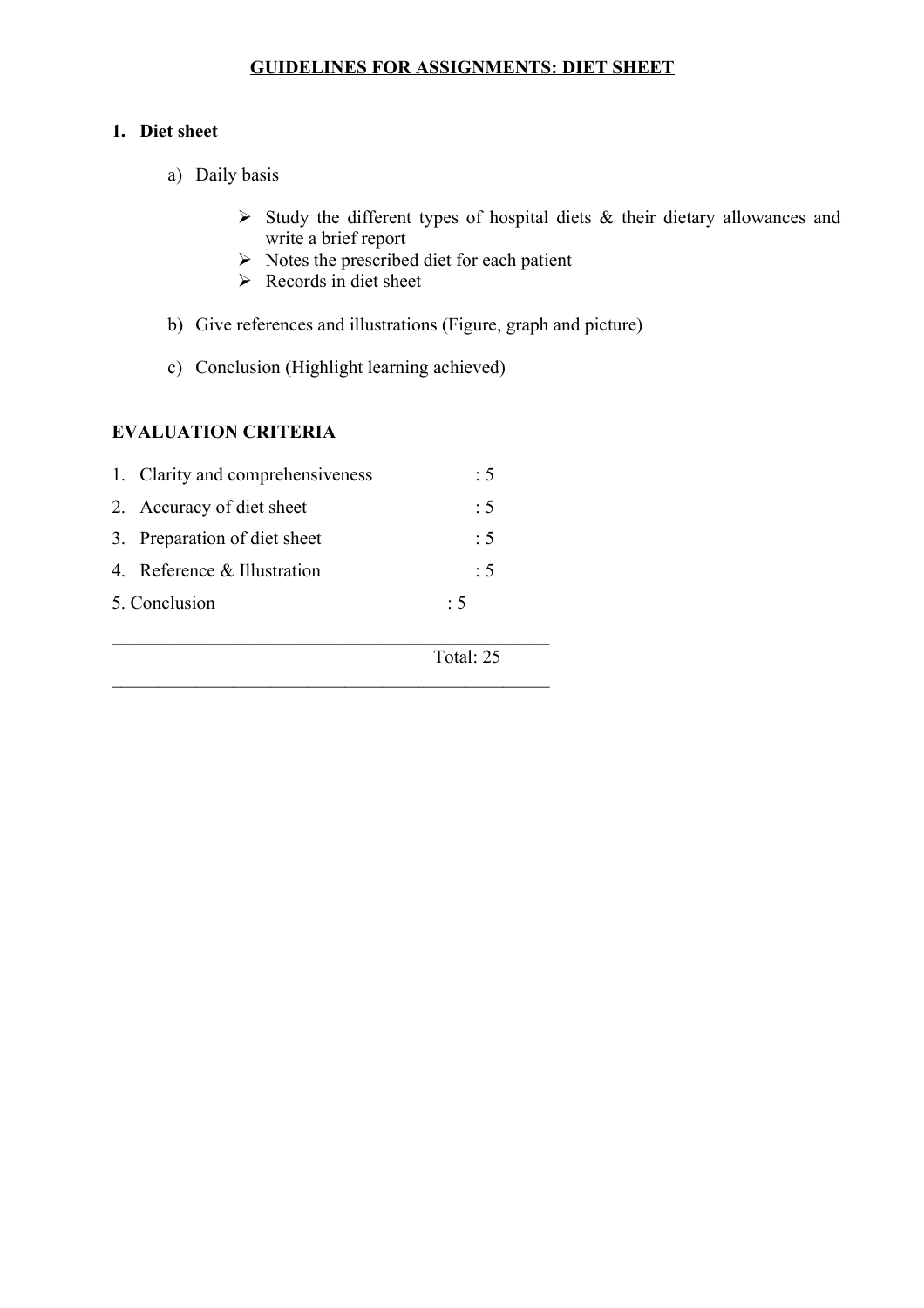#### **BASIC B Sc NURSING**

#### **LAB EVALUATION : WARD ADMINISTRATION**

Total Marks : 100

| S No           | Criteria                                                      | $\overline{4}$ | 3 | $\overline{2}$ | 1 |
|----------------|---------------------------------------------------------------|----------------|---|----------------|---|
| $\overline{I}$ | <b>Professional Appearance</b>                                |                |   |                |   |
|                | 1. Is well groomed $&$ neat uniform                           |                |   |                |   |
|                | 2. Is able to maintain good poise                             |                |   |                |   |
| $\mathbf{I}$   | <b>KNOWLEDGE</b>                                              |                |   |                |   |
|                | 3. Has knowledge regarding nursing responsibilities in        |                |   |                |   |
|                | a. Organization $&$ planning in days work                     |                |   |                |   |
|                | b. Meeting emergency needs                                    |                |   |                |   |
|                | c. Providing comprehensive patient care                       |                |   |                |   |
|                | d. Indenting, maintaining $&$ dispensing of drugs             |                |   |                |   |
|                | e. Holding of inventories and care of equipments              |                |   |                |   |
|                | 4. Has knowledge of various records related to patient care.  |                |   |                |   |
|                | 5. Has knowledge of communication process                     |                |   |                |   |
| III            | <b>PRACTICE</b>                                               |                |   |                |   |
|                | 6. Is able to communicate effectively with different health   |                |   |                |   |
|                | team members                                                  |                |   |                |   |
|                | 7. Is able to coordinate with healthy member                  |                |   |                |   |
|                | 8. Is able to plan & conduct clinical teaching programmes     |                |   |                |   |
|                | 9. Is able to conduct incidental teaching at the bed side     |                |   |                |   |
|                | 10. Is able to render nursing according to identified nursing |                |   |                |   |
|                | needs & problems                                              |                |   |                |   |
| IV             | <b>LEADERSHIP</b>                                             |                |   |                |   |
|                | 11. Is able to inspire confidence and has patience in dealing |                |   |                |   |
|                | at all times                                                  |                |   |                |   |
|                | 12. Is enthusiastic and approachable                          |                |   |                |   |
|                | 13. Is willing to accept consequences of decision and action  |                |   |                |   |
|                | 14. Is able to accept leadership roles voluntarily            |                |   |                |   |
|                | 15. Co-operative and maintains good IPR                       |                |   |                |   |
|                | 16. Avails opportunities for personal & professional growth   |                |   |                |   |
|                | 17. Practices democratic approach in all dealings             |                |   |                |   |
| $\mathbf{V}$   | RECORDING, REPORTING AND EVALUATING                           |                |   |                |   |
|                | 18. Able to record & report all relevant facts accurately     |                |   |                |   |
|                | 19. Evaluate objectively                                      |                |   |                |   |
|                | <b>TOTAL</b>                                                  |                |   |                |   |

#### **GRADING**: **KEY:**

- 1.  $A+$  : 80% & above 4 Always
- 2. A :  $70 79\%$  3 Most often
- 3. B :  $60 69\%$  2 Occasionally
- 4. C : 50 59% 1 Seldom
- 5. D : Below 49%
- 
- 
- 
- 

Student's Name: Placement: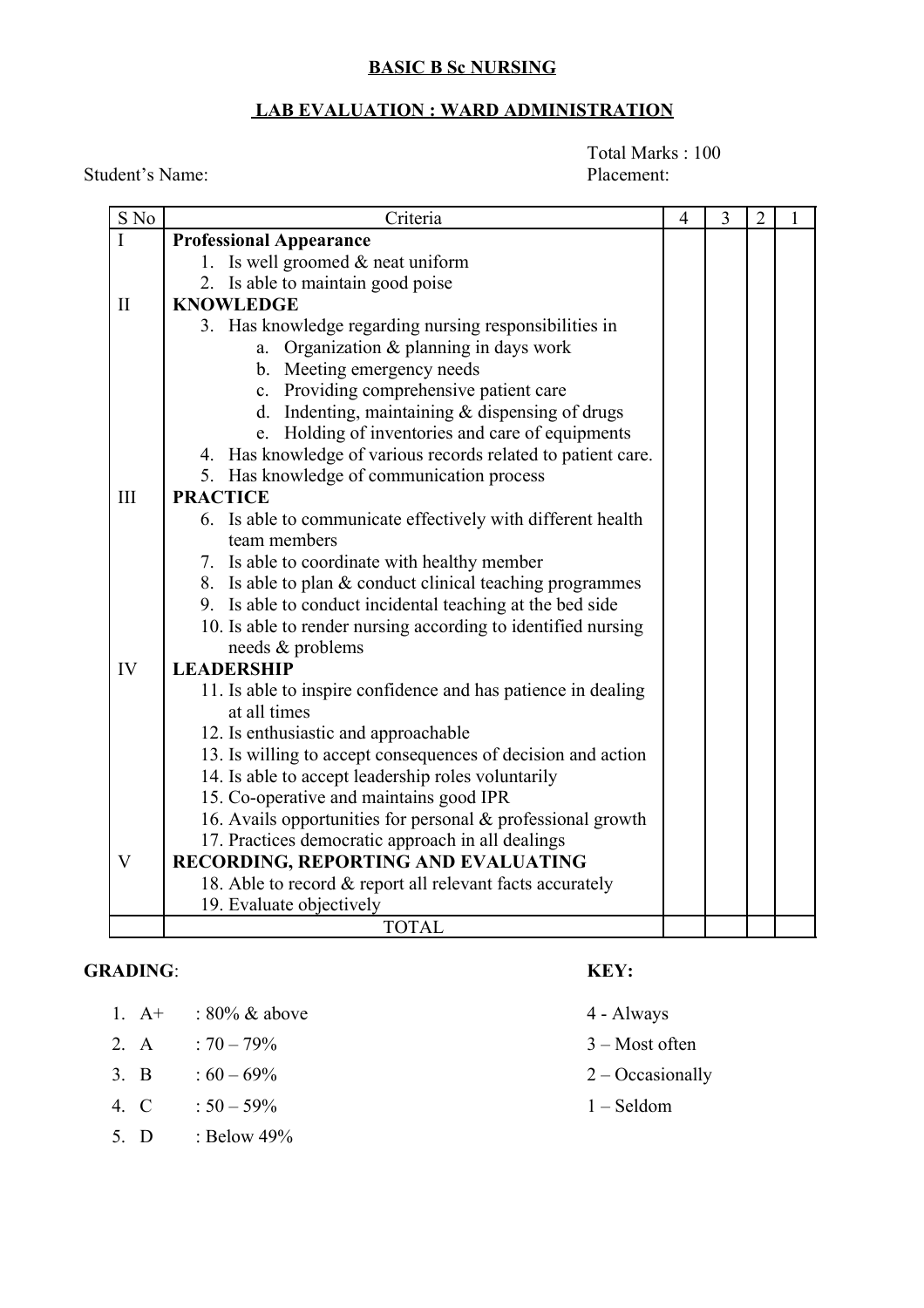#### MARKS OBTAINED

Pen picture of student

Signature of student Signature of clinical supervisor

Signature of Coordinator

Signature of Principal